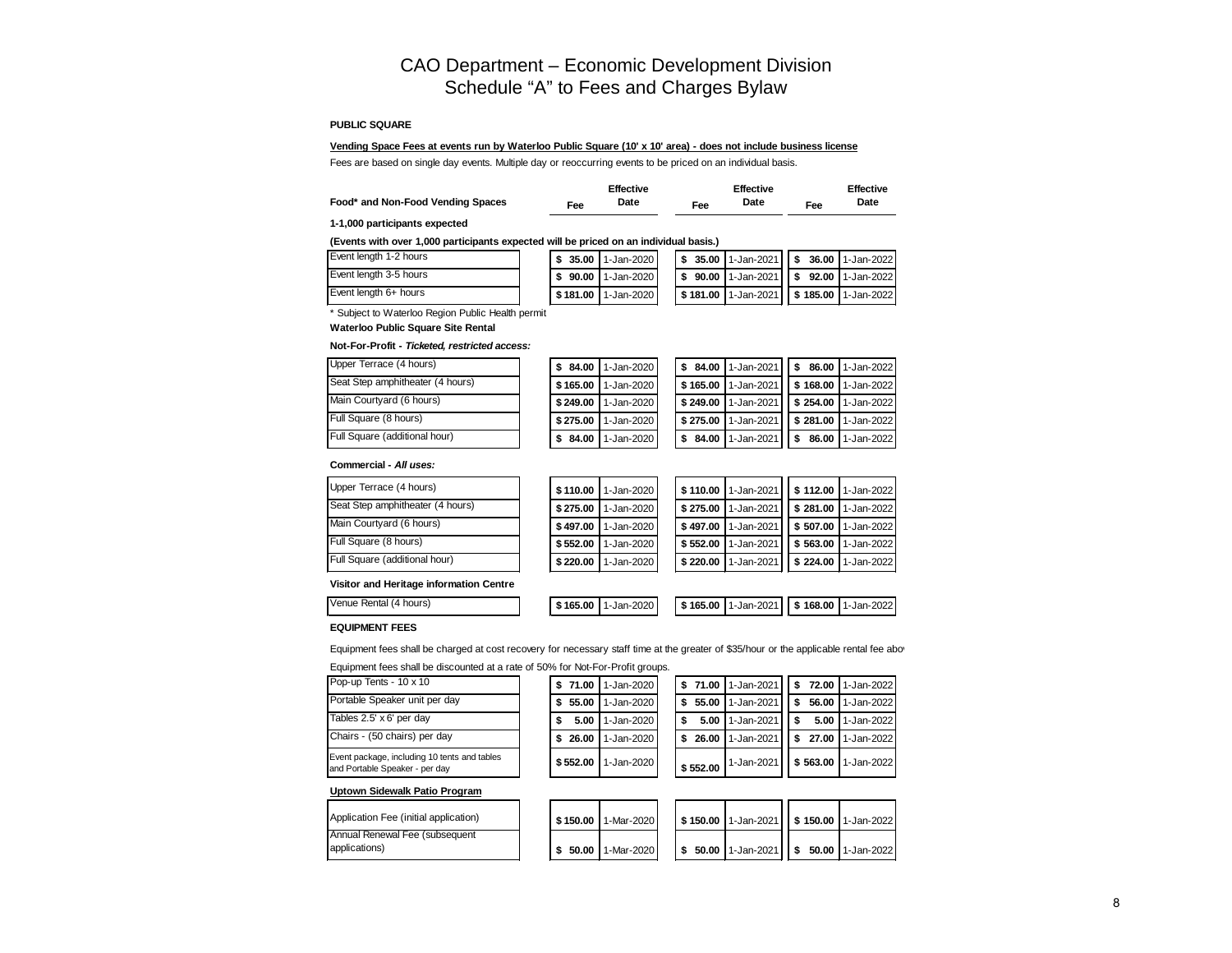|                                        |     | <b>Effective</b> |     | <b>Effective</b> |                 | <b>Effective</b> |
|----------------------------------------|-----|------------------|-----|------------------|-----------------|------------------|
| <b>Ancillary Fees and Charges List</b> | Fee | Date             | Fee | Date             | Fe <sub>e</sub> | Date             |

### **SERVICE FEES - RECREATION AND FACILITY SERVICES/ENVIRONMENT AND PARKS**

| *Fees are hourly unless noted otherwise.                         |        |                 |        |                          |        |            |
|------------------------------------------------------------------|--------|-----------------|--------|--------------------------|--------|------------|
| Adminstration Fee for Damage/Vandalism Repair                    | 124.85 | 1-Sep-2020 $$$  | 124.85 | 1-Sep-2021 S             | 127.34 | -Sep-2022  |
| Class Registration Set-Up-per participant fee                    | 3.53   | 1-Sep-2020 $$$  | 3.53   | 1-Sep-2021   \$          | 3.60   | 1-Sep-2022 |
| Rekeying Charge - per room per event                             | 59.99  | 1-Sep-2020 $$$  | 59.99  | 1-Sep-2021   \$          | 61.19  | 1-Sep-2022 |
| Concession Fee - indoor concession operation, first 3 hrs        | 164.80 | 1-Sep-2020 $$$  | 164.80 | 1-Sep-2021 S             | 168.10 | 1-Sep-2022 |
| Concession Fee - indoor concession operation, per/hr after 3 hrs | 54.93  | 1-Sep-2020 \$   | 54.93  | 1-Sep-2021   \$          | 56.03  | 1-Sep-2022 |
| Banner Hanging Hardware                                          | 21.17  | 1-Sep-2020   \$ | 21.17  | 1-Sep-2021   \$          | 21.60  | 1-Sep-2022 |
| Custodial Clean Up Fee                                           | 357.07 | 1-Sep-2020 \$   | 357.07 | 1-Sep-2021 $\frac{1}{9}$ | 364.21 | 1-Sep-2022 |
| Overnight tournament - One additional overnight staff - per hour | 89.74  | 1-Sep-2020 $$$  | 89.74  | 1-Sep-2021 $\frac{1}{9}$ | 91.53  | 1-Sep-2022 |
| Overnight tournament - Two additional overnight staff - per hour | 179.48 | 1-Sep-2020 \$   | 179.48 | 1-Sep-2021 $\frac{1}{3}$ | 183.07 | 1-Sep-2022 |

#### **EQUIPMENT FEES - RECREATION AND FACILITY SERVICES**

| Flip Chart, Paper OR Whiteboard Easel / Day                            | \$           | 18.00   1-Sep-2020   \$               | 18.00  | 1-Sep-2021 $$$           | 18.36          | 1-Sep-2022 |
|------------------------------------------------------------------------|--------------|---------------------------------------|--------|--------------------------|----------------|------------|
| Internet Line and Separate Phone Line per day per line                 | \$<br>34.80  | 1-Sep-2020 \$                         | 34.80  | 1-Sep-2021 $\frac{1}{9}$ | 35.49          | 1-Sep-2022 |
| Data Projector / Half-Day (max 3 hrs)                                  | \$           | 32.39   1-Sep-2020   \$               | 32.39  | 1-Sep-2021 $$$           | 33.04          | 1-Sep-2022 |
| Data Projector / Day                                                   | \$           | 77.98   1-Sep-2020   \$               | 77.98  | 1-Sep-2021 $\frac{1}{9}$ | 79.54          | 1-Sep-2022 |
| Data Projector/Screen Package (RIM Forbes Hall) / Half-Day (max 3 hrs) | \$<br>64.77  | 1-Sep-2020 \$                         | 64.77  | 1-Sep-2021 $$$           | 66.07          | 1-Sep-2022 |
| Data Projector/Screen Package (RIM Forbes Hall) / Day                  | \$<br>155.96 | 1-Sep-2020 \$                         | 155.96 | 1-Sep-2021 $\frac{1}{9}$ | 159.08         | 1-Sep-2022 |
| Flat Panel Monitors - / Half-day (max 3 hrs)                           | \$<br>32.39  | 1-Sep-2020 \$                         | 32.39  | 1-Sep-2021 $\frac{1}{9}$ | 33.04          | 1-Sep-2022 |
| Flat Panel Monitors - / Day                                            | \$           | 77.98   1-Sep-2020   \$               | 77.98  | 1-Sep-2021 $$$           | 79.54          | 1-Sep-2022 |
| TV/VCR or TV/DVD - / Half-day (max 3 hrs)                              | \$           | 32.39   1-Sep-2020   \$               | 32.39  | $1-Sep-2021$ \$          | 33.04          | 1-Sep-2022 |
| TV/VCR or TV DVD - / Day                                               | \$           | 77.98   1-Sep-2020   \$               | 77.98  | 1-Sep-2021 $\frac{1}{9}$ | 79.54          | 1-Sep-2022 |
| Polycom                                                                | \$           | 26.47   1-Sep-2020   \$               | 26.47  | 1-Sep-2021 $\frac{1}{9}$ | 26.99          | 1-Sep-2022 |
| Screen / Day                                                           | \$<br>18.00  | 1-Sep-2020 $$$                        | 18.00  | 1-Sep-2021 $\frac{1}{2}$ | 18.36          | 1-Sep-2022 |
| P.A. System - Portable (External) per day                              | \$           | 77.98   1-Sep-2020   \$               | 77.98  | 1-Sep-2021 $\frac{1}{2}$ | 79.54          | 1-Sep-2022 |
| Cordless Microphone / Day                                              | \$           | 34.80   1-Sep-2020   \$               | 34.80  | 1-Sep-2021 $\frac{1}{9}$ | 35.49          | 1-Sep-2022 |
| Electrical Event Hook-Up Charge - base rate charges **                 | \$           | 338.34   1-Sep-2020   \$              | 338.34 | 1-Sep-2021               | 345.10<br>l \$ | 1-Sep-2022 |
| Ice Deck Covering                                                      |              | $$3,186.16$   1-Sep-2020   \$3,186.16 |        | 1-Sep-2021               | \$3,249.88     | 1-Sep-2022 |
| Floor Covering - Fieldhouse Plywood / Use - in and out **              |              | $$6,592.05$   1-Sep-2020   \$6,592.05 |        | 1-Sep-2021               | \$6,723.89     | 1-Sep-2022 |
| Ice Removal / Replace / Use                                            |              | $$6,042.13$   1-Sep-2020   \$6,042.13 |        | 1-Sep-2021 \$ 6,162.97   |                | 1-Sep-2022 |
| Glass Removal/Replace - Half Rink / Use - base rate charges **         |              | $$1,727.69$   1-Sep-2020   \$1,727.69 |        | 1-Sep-2021 \$ 1,762.24   |                | 1-Sep-2022 |
| Glass Removal/Replace - Full Rink / Use - base rate charges **         |              | $$3,452.99$   1-Sep-2020   \$3,452.99 |        | 1-Sep-2021               | \$3,522.05     | 1-Sep-2022 |
| Glass Removal / sheet - base rate charges **                           | \$           | 35.99   1-Sep-2020   \$               | 35.99  | 1-Sep-2021 $\frac{1}{9}$ | 36.71          | 1-Sep-2022 |
| Glass Removal/ unit / small 4 feet - base rate charges **-DISCONTINUED | \$           | 18.60   1-Sep-2020 \$                 | 18.60  | $1-Sep-2021$ \$          | 18.97          | 1-Sep-2022 |
| WMRC Arena Corner Window Covering - base rate charges **               | \$1,051.01   | 1-Sep-2020 \$ 1,051.01                |        | 1-Sep-2021 \$ 1,072.04   |                | 1-Sep-2022 |
| Storage/Dressing Rooms (when avail.) per event/session w rekeying **   | \$<br>89.95  | 1-Sep-2020 \$                         | 89.95  | 1-Sep-2021 $$$           | 91.75          | 1-Sep-2022 |
| Forklift (operator included) (hourly) **                               | \$           | 87.89   1-Sep-2020 \$                 | 87.89  | 1-Sep-2021 $$$           | 89.65          | 1-Sep-2022 |
| Zoom Boom (operator included), hourly - for use at City facilities **  | \$           | 83.98   1-Sep-2020   \$               | 83.98  | 1-Sep-2021 $\frac{1}{9}$ | 85.66          | 1-Sep-2022 |
| Portable Accessible Lift - per use, includes transportation (internal) | \$<br>171.57 | 1-Sep-2020 \$                         | 171.57 | 1-Sep-2021 $\frac{1}{9}$ | 175.00         | 1-Sep-2022 |
| Portable Accessible Lift - per use, includes transportation (external) | \$<br>329.60 | 1-Sep-2020 $$$                        | 329.60 | 1-Sep-2021 $\frac{1}{9}$ | 336.19         | 1-Sep-2022 |
| Raise Score Clock / Use                                                | \$<br>338.34 | 1-Sep-2020 \$                         | 338.34 | 1-Sep-2021 $\frac{1}{9}$ | 345.10         | 1-Sep-2022 |
| Stage/Riser (4' x 8' x 16") / Day                                      | \$           | 26.39   1-Sep-2020   \$               | 26.39  | 1-Sep-2021 $\frac{1}{9}$ | 26.92          | 1-Sep-2022 |
| Stage/Platform (4' x 8' x 36") / Day                                   | \$<br>44.40  | 1-Sep-2020 \$                         | 44.40  | 1-Sep-2021 $$$           | 45.29          | 1-Sep-2022 |
| Risers/Unit (4' x 8' x 4") / Day - wooden                              | \$           | $9.60$   1-Sep-2020   \$              | 9.60   | 1-Sep-2021 $$$           | 9.79           | 1-Sep-2022 |
| Black Drapery 10'x10' - Per 10' section (6 total)                      | \$           | 43.95   1-Sep-2020   \$               | 43.95  | 1-Sep-2021 $\frac{1}{9}$ | 44.83          | 1-Sep-2022 |
| Red Carpeting - per lay down 25-30'                                    | \$           | 53.40   1-Sep-2020   \$               | 53.40  | 1-Sep-2021 $\frac{1}{9}$ | 54.46          | 1-Sep-2022 |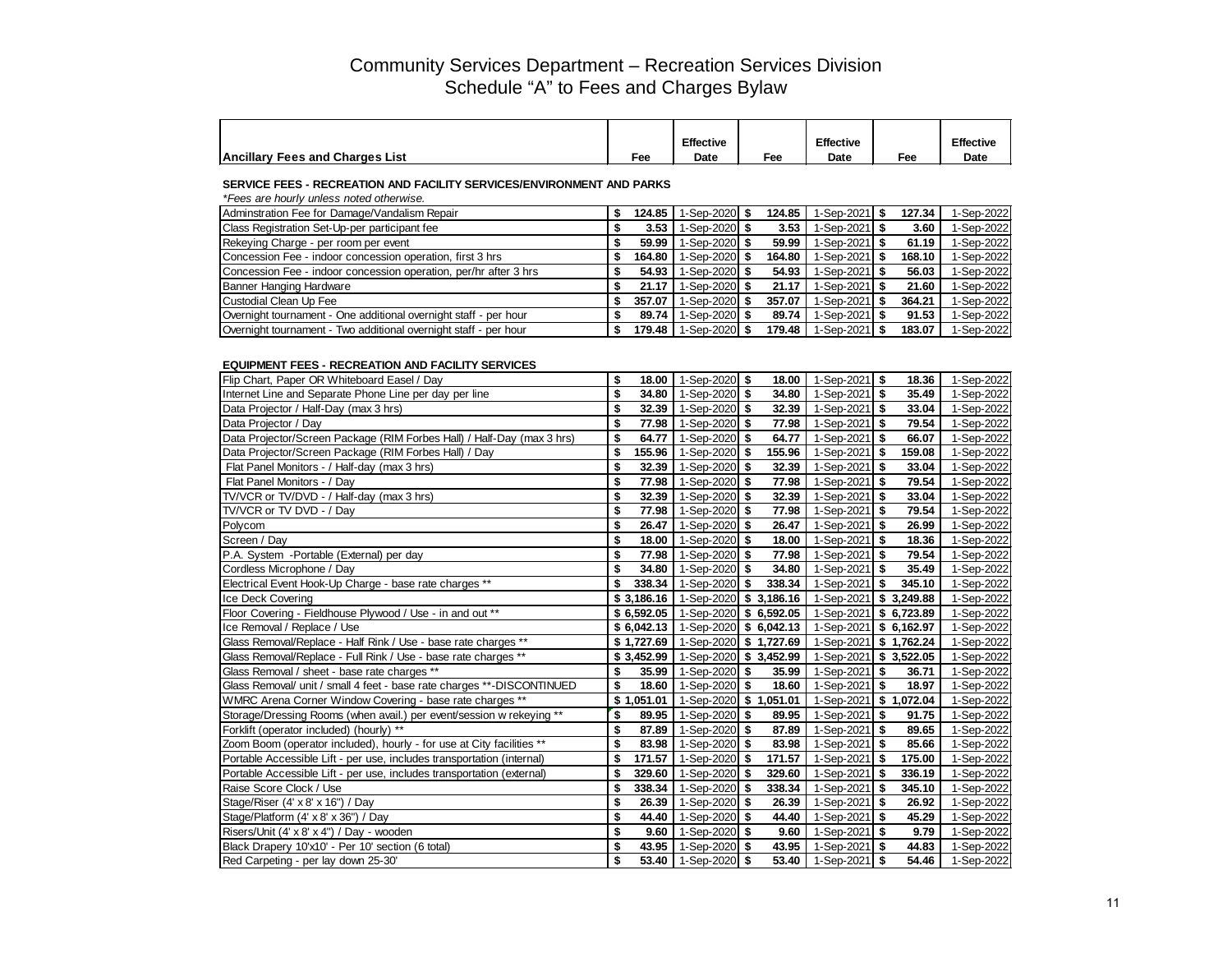|                                        |     | Effective |     | <b>Effective</b> |     | <b>Effective</b> |
|----------------------------------------|-----|-----------|-----|------------------|-----|------------------|
| <b>Ancillary Fees and Charges List</b> | Fee | Date      | Fee | Date             | Fee | Date             |

## **EQUIPMENT FEES - ENVIRONMENT AND PARKS**

| \$<br>92.00  | 92.00  |                                                                                                                                                                                                                                                                                                                                                                                                                                     | 94.00          | 1-Sep-2022                                                                                                                                                                                                                                                                                                                                                                                                                                                                                              |
|--------------|--------|-------------------------------------------------------------------------------------------------------------------------------------------------------------------------------------------------------------------------------------------------------------------------------------------------------------------------------------------------------------------------------------------------------------------------------------|----------------|---------------------------------------------------------------------------------------------------------------------------------------------------------------------------------------------------------------------------------------------------------------------------------------------------------------------------------------------------------------------------------------------------------------------------------------------------------------------------------------------------------|
| \$<br>46.00  | 46.00  |                                                                                                                                                                                                                                                                                                                                                                                                                                     | 47.00          | 1-Sep-2022                                                                                                                                                                                                                                                                                                                                                                                                                                                                                              |
| \$<br>23.00  | 23.00  |                                                                                                                                                                                                                                                                                                                                                                                                                                     | 23.50          | 1-Sep-2022                                                                                                                                                                                                                                                                                                                                                                                                                                                                                              |
| \$<br>46.00  | 46.00  |                                                                                                                                                                                                                                                                                                                                                                                                                                     | 47.00          | 1-Sep-2022                                                                                                                                                                                                                                                                                                                                                                                                                                                                                              |
| \$<br>10.75  | 10.75  |                                                                                                                                                                                                                                                                                                                                                                                                                                     | 11.00          | 1-Sep-2022                                                                                                                                                                                                                                                                                                                                                                                                                                                                                              |
| \$<br>5.35   | 5.35   |                                                                                                                                                                                                                                                                                                                                                                                                                                     | 5.45           | 1-Sep-2022                                                                                                                                                                                                                                                                                                                                                                                                                                                                                              |
| \$<br>71.00  | 71.00  |                                                                                                                                                                                                                                                                                                                                                                                                                                     | 72.00          | 1-Sep-2022                                                                                                                                                                                                                                                                                                                                                                                                                                                                                              |
| \$<br>332.00 | 332.00 |                                                                                                                                                                                                                                                                                                                                                                                                                                     | 339.00<br>- \$ | 1-Sep-2022                                                                                                                                                                                                                                                                                                                                                                                                                                                                                              |
| \$<br>76.50  | 76.50  |                                                                                                                                                                                                                                                                                                                                                                                                                                     | 78.00          | 1-Sep-2022                                                                                                                                                                                                                                                                                                                                                                                                                                                                                              |
| \$<br>53.00  | 53.00  |                                                                                                                                                                                                                                                                                                                                                                                                                                     | 54.10          | 1-Sep-2022                                                                                                                                                                                                                                                                                                                                                                                                                                                                                              |
| \$<br>106.00 | 106.00 |                                                                                                                                                                                                                                                                                                                                                                                                                                     | 108.25         | 1-Sep-2022                                                                                                                                                                                                                                                                                                                                                                                                                                                                                              |
| \$<br>167.50 | 167.50 |                                                                                                                                                                                                                                                                                                                                                                                                                                     | 167.50         | 1-Sep-2022                                                                                                                                                                                                                                                                                                                                                                                                                                                                                              |
| \$<br>792.00 | 792.00 |                                                                                                                                                                                                                                                                                                                                                                                                                                     | 808.00         | 1-Sep-2022                                                                                                                                                                                                                                                                                                                                                                                                                                                                                              |
| \$<br>480.00 | 480.00 |                                                                                                                                                                                                                                                                                                                                                                                                                                     | 490.00         | 1-Sep-2022                                                                                                                                                                                                                                                                                                                                                                                                                                                                                              |
| \$<br>54.00  | 54.00  |                                                                                                                                                                                                                                                                                                                                                                                                                                     | 55.15          | 1-Sep-2022                                                                                                                                                                                                                                                                                                                                                                                                                                                                                              |
| \$<br>203.50 | 203.50 |                                                                                                                                                                                                                                                                                                                                                                                                                                     | 207.50         | 1-Sep-2022                                                                                                                                                                                                                                                                                                                                                                                                                                                                                              |
| \$<br>4.95   |        |                                                                                                                                                                                                                                                                                                                                                                                                                                     | 5.05           | 1-Sep-2022                                                                                                                                                                                                                                                                                                                                                                                                                                                                                              |
| \$<br>232.50 | 232.50 |                                                                                                                                                                                                                                                                                                                                                                                                                                     | 237.00         | 1-Sep-2022                                                                                                                                                                                                                                                                                                                                                                                                                                                                                              |
| \$<br>5.65   | 5.65   |                                                                                                                                                                                                                                                                                                                                                                                                                                     | 5.75           | 1-Sep-2022                                                                                                                                                                                                                                                                                                                                                                                                                                                                                              |
| \$<br>2.40   | 2.40   |                                                                                                                                                                                                                                                                                                                                                                                                                                     | 2.45           | 1-Sep-2022                                                                                                                                                                                                                                                                                                                                                                                                                                                                                              |
| \$<br>17.10  | 17.10  |                                                                                                                                                                                                                                                                                                                                                                                                                                     | 17.45          | 1-Sep-2022                                                                                                                                                                                                                                                                                                                                                                                                                                                                                              |
| \$<br>17.10  | 17.10  |                                                                                                                                                                                                                                                                                                                                                                                                                                     | 17.45          | 1-Sep-2022                                                                                                                                                                                                                                                                                                                                                                                                                                                                                              |
| \$<br>17.45  | 17.45  |                                                                                                                                                                                                                                                                                                                                                                                                                                     | 17.80          | 1-Sep-2022                                                                                                                                                                                                                                                                                                                                                                                                                                                                                              |
| \$           |        |                                                                                                                                                                                                                                                                                                                                                                                                                                     | 45.00          | 1-Sep-2022                                                                                                                                                                                                                                                                                                                                                                                                                                                                                              |
|              | 44.10  | 1-Sep-2020 $$$<br>1-Sep-2020 $$$<br>1-Sep-2020 \$<br>1-Sep-2020 \$<br>1-Sep-2020 \$<br>1-Sep-2020 \$<br>1-Sep-2020 \$<br>1-Sep-2020 \$<br>1-Sep-2020 $$$<br>1-Sep-2020 \$<br>1-Sep-2020 $$$<br>1-Sep-2020 \$<br>1-Sep-2020 \$<br>1-Sep-2020 \$<br>1-Sep-2020 \$<br>1-Sep-2020 \$<br>1-Sep-2020 \$<br>4.95<br>1-Sep-2020 \$<br>$1-Sep-2020$ \$<br>1-Sep-2020 \$<br>1-Sep-2020 $$$<br>1-Sep-2020 \$<br>1-Sep-2020 \$<br>1-Sep-2020 \$ | 44.10          | 1-Sep-2021 $$$<br>1-Sep-2021 $\frac{1}{9}$<br>$1-Sep-2021$ \$<br>1-Sep-2021 $$$<br>1-Sep-2021 \$<br>1-Sep-2021 $$$<br>$-Sep-2021$ \$<br>$-Sep-2021$<br>1-Sep-2021 $$$<br>$-Sep-2021$ \$<br>1-Sep-2021 $\frac{1}{9}$<br>1-Sep-2021   \$<br>1-Sep-2021 $\frac{1}{9}$<br>1-Sep-2021 $\frac{1}{9}$<br>1-Sep-2021 $\frac{1}{9}$<br>1-Sep-2021 $$$<br>$1-Sep-2021$ \$<br>$-Sep-2021$ \$<br>$-Sep-2021$ \$<br>$-Sep-2021$ \$<br>1-Sep-2021 $\frac{1}{9}$<br>$1-Sep-2021$ \$<br>1-Sep-2021 \$<br>1-Sep-2021 $$$ |

Note: Contributions to Facility Operation Reserve may be applicable to event contracts, to a maximum 10% of contract value.

\*\* Actual Fees & Charges for event services may be greater than base fee and total fees will be determined at the time of negotiations.

SOCAN and ReSound fees are related to the playing of music at various events and are based on the SOCAN

and ReSound tariff schedule and are subject to change.

Insurance rates are set by Pearson-Dunn Insurance and are subject to change.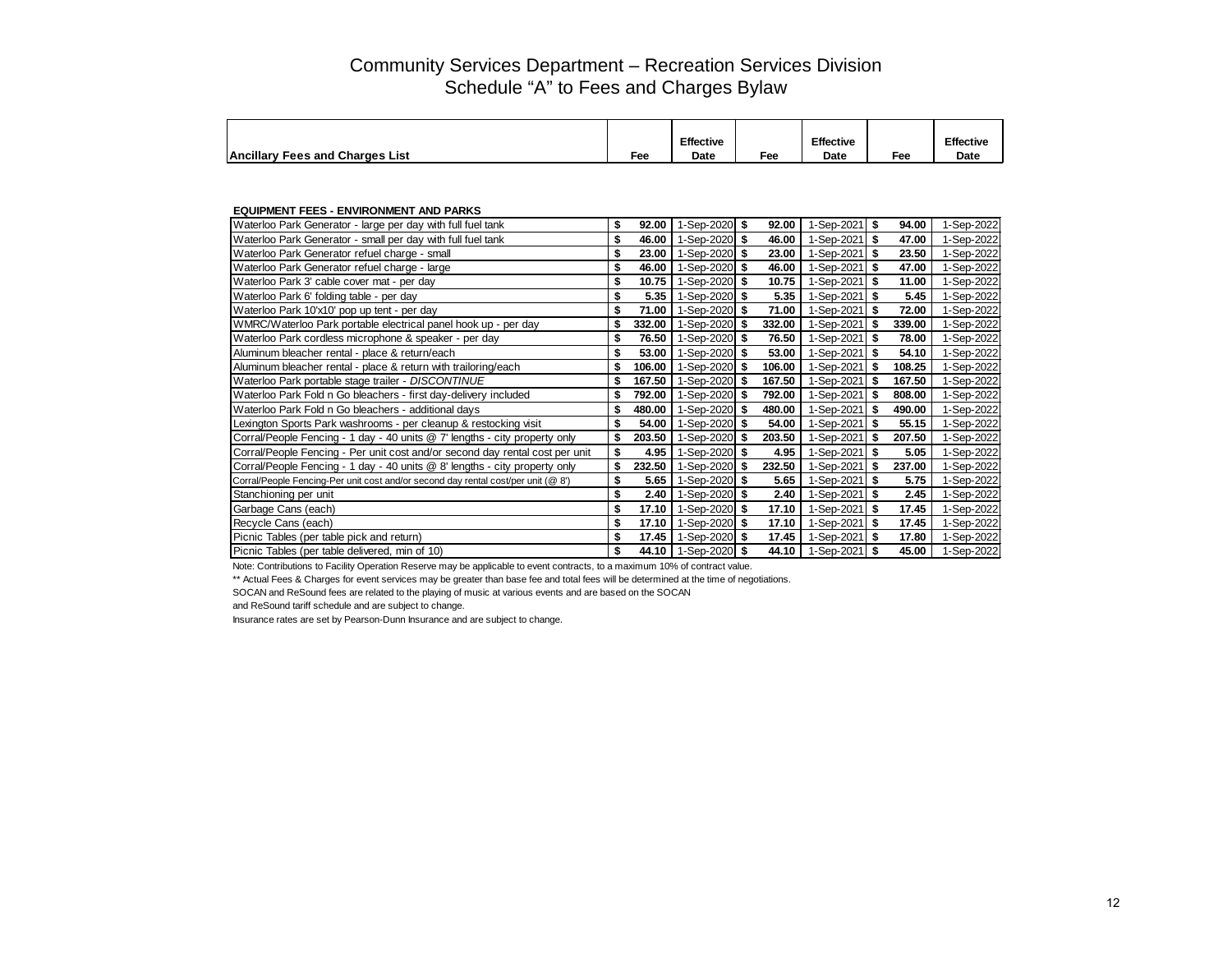|                                     | Affiliate      |     |                  |     |                        |     |                  |
|-------------------------------------|----------------|-----|------------------|-----|------------------------|-----|------------------|
|                                     | Fee            |     | <b>Effective</b> |     |                        |     | <b>Effective</b> |
| <b>Rental Fees and Charges List</b> | <b>Applies</b> | ™ee | Date             | Fee | <b>Effective Date:</b> | Fee | Date             |

**HST is extra**

**All meeting room space is a 2 hour minimum rental.**

**MEETING SPACE (All meeting room space is a 2 hour minimum rental.)**

## **Waterloo Memorial Recreation Complex**

| Mezzanine. Rooms 200-202. Dressing/Change Rm | 40.70  | 1-Sep-2020 I | 40.70  | 1-Sep-2021 | 40.70  | 1-Sep-2022 |
|----------------------------------------------|--------|--------------|--------|------------|--------|------------|
| Room 101                                     | 50.88  | 1-Sep-2020   | 50.88  | 1-Sep-2021 | 50.88  | 1-Sep-2022 |
| Hauser Haus - 1/2 room hourly                | 117.72 | 1-Sep-2020   | 117.72 | 1-Sep-2021 | 117.72 | 1-Sep-2022 |
| Hauser Haus - Whole room hourly              | 181.12 | 1-Sep-2020   | 181.12 | 1-Sep-2021 | 181.12 | 1-Sep-2022 |
| <b>Weddings/Banquets</b>                     |        |              |        |            |        |            |
| Hauser Haus - 1/2 per booking (4 hrs min)    | 529.76 | 1-Sep-2020   | 529.76 | 1-Sep-2021 | 529.76 | 1-Sep-2022 |
| Hauser Haus - Whole per booking (4 hrs min)  | 815.02 | 1-Sep-2020   | 815.02 | I-Sep-2021 | 815.02 | 1-Sep-2022 |

#### **RIM Park - Manulife Financial Sportsplex and Healthy Living Centre**

| RIM Park Boardroom (internal rentals only) | 20.00  | -Sep-2020  | 20.00  | 1-Sep-2021 |        | 20.00 1-Sep-2022    |
|--------------------------------------------|--------|------------|--------|------------|--------|---------------------|
| Meeting Room 104. Rms 202-203. 205-209     | 40.70  | l-Sep-2020 | 40.70  | 1-Sep-2021 |        | 40.70 1-Sep-2022    |
| <b>IProgram Room 207/208 combined</b>      | 81.40  | -Sep-2020  | 81.40  | 1-Sep-2021 |        | 81.40 1-Sep-2022    |
| <b>IForbes Hall - 1/4 room hourly</b>      | 90.30  | -Sep-2020  | 90.30  | 1-Sep-2021 |        | 90.30 1-Sep-2022    |
| <b>IForbes Hall - 1/2 room hourly</b>      | 138.89 | -Sep-2020  | 138.89 | 1-Sep-2021 |        | 138.89   1-Sep-2022 |
| <b>IForbes Hall - Whole room hourly</b>    | 213.68 | -Sep-2020  | 213.68 | 1-Sep-2021 | 213.68 | 1-Sep-2022          |

#### **Event Bookings**

| <b>Forbes Hall - Half Day or 1/2 Room Full Day (4 hrs min)</b> | 625.00     | 1-Sep-2020 | 625.00 | 1-Sep-2021 | 625.00 | 1-Sep-2022   |
|----------------------------------------------------------------|------------|------------|--------|------------|--------|--------------|
| <b>IForbes Hall -</b><br>- Whole per booking (4 hrs min)       | 961<br>.54 | 1-Sep-2020 | 961.54 | 1-Sep-2021 | 961.54 | 1-Sep-2022 ' |

#### **Albert McCormick Community Centre**

| East Lobby, Optimists Room                           |  | 20.35  | l-Sep-2020 I | 20.35  | -Sep-2021  | 20.35   | 1-Sep-2022       |
|------------------------------------------------------|--|--------|--------------|--------|------------|---------|------------------|
| Beaupre Room                                         |  | 40.70  | l-Sep-2020   | 40.70  | i-Sep-2021 | 40.70 l | 1-Sep-2022       |
| Community Rm/Upper View with Kitchen/Bar             |  | 76.31  | 1-Sep-2020   | 76.31  | 1-Sep-2021 | 76.31   | 1-Sep-2022 l     |
| Community Rm/Upper View with Kitchen/Bar per booking |  | 343.41 | 1-Sep-2020   | 343.41 | 1-Sep-2021 | 343.41  | 1-Sep-2022 I     |
| <b>Moses Springer Community Centre</b>               |  |        |              |        |            |         |                  |
| <b>Optimists Room</b>                                |  | 35.61  | I-Sep-2020   | 35.61  | i-Sep-2021 |         | 35.61 1-Sep-2022 |

#### **Manulife Financial Soccer and Sport Centre (Bechtel Park)**

| Community Room                                          |  | 20.00  | 1-Sep-2020 |     | 20.00  | 1-Sep-2021 | 20.00  | 1-Sep-2022 |
|---------------------------------------------------------|--|--------|------------|-----|--------|------------|--------|------------|
| <b>Erbsville Centre</b>                                 |  |        |            |     |        |            |        |            |
| <b>Classroom</b>                                        |  | 35.61  | 1-Sep-2020 |     | 35.61  | 1-Sep-2021 | 35.61  | 1-Sep-2022 |
| Community Room                                          |  | 50.88  | 1-Sep-2020 |     | 50.88  | 1-Sep-2021 | 50.88  | 1-Sep-2022 |
| <b>Adult Recreation Centre</b>                          |  |        |            |     |        |            |        |            |
| Rooms 2-3, Health Room                                  |  | 21.17  | 1-Sep-2020 |     | 21.17  | 1-Sep-2021 | 21.60  | 1-Sep-2022 |
| Owl's Nest with servery (sink/microwave)                |  | 37.05  | 1-Sep-2020 |     | 37.05  | 1-Sep-2021 | 37.79  | 1-Sep-2022 |
| Room 1                                                  |  | 47.64  | 1-Sep-2020 |     | 47.64  | 1-Sep-2021 | 48.59  | 1-Sep-2022 |
| Room 1 with kitchen                                     |  | 58.22  | 1-Sep-2020 | -39 | 58.22  | 1-Sep-2021 | 59.39  | 1-Sep-2022 |
| Community Room with servery (sink/microwave)            |  | 68.81  | 1-Sep-2020 |     | 68.81  | 1-Sep-2021 | 70.19  | 1-Sep-2022 |
| Community Rm/Upper View + Kitchen/Bar-per booking(4 hrs |  | 309.64 | 1-Sep-2020 |     | 309.64 | 1-Sep-2021 | 315.84 | 1-Sep-2022 |

### **Wing 404 R.C.A.F.A. Rotary Adult Centre**

| Room 2                                            |  | 37.05  | i-Sep-2020 | 37.05  | -Sep-2021  | 37.79  | 1-Sep-2022   |
|---------------------------------------------------|--|--------|------------|--------|------------|--------|--------------|
| <b>Community Room</b>                             |  | 68.81  | l-Sep-2020 | 68.81  | i-Sep-2021 | 70.19  | 1-Sep-2022   |
| Community Room with Kitchen                       |  | 79.40  | l-Sep-2020 | 79.40  | -Sep-2021  | 80.98  | 1-Sep-2022   |
| Kitchen Only - per booking rate                   |  | 13.26  | l-Sep-2020 | 13.26  | -Sep-2021  | 13.53  | $1-Sep-2022$ |
| Community Rm with kitchen per booking (4 hrs min) |  | 357.28 | l-Sep-2020 | 357.28 | -Sep-2021  | 364.43 | 1-Sep-2022   |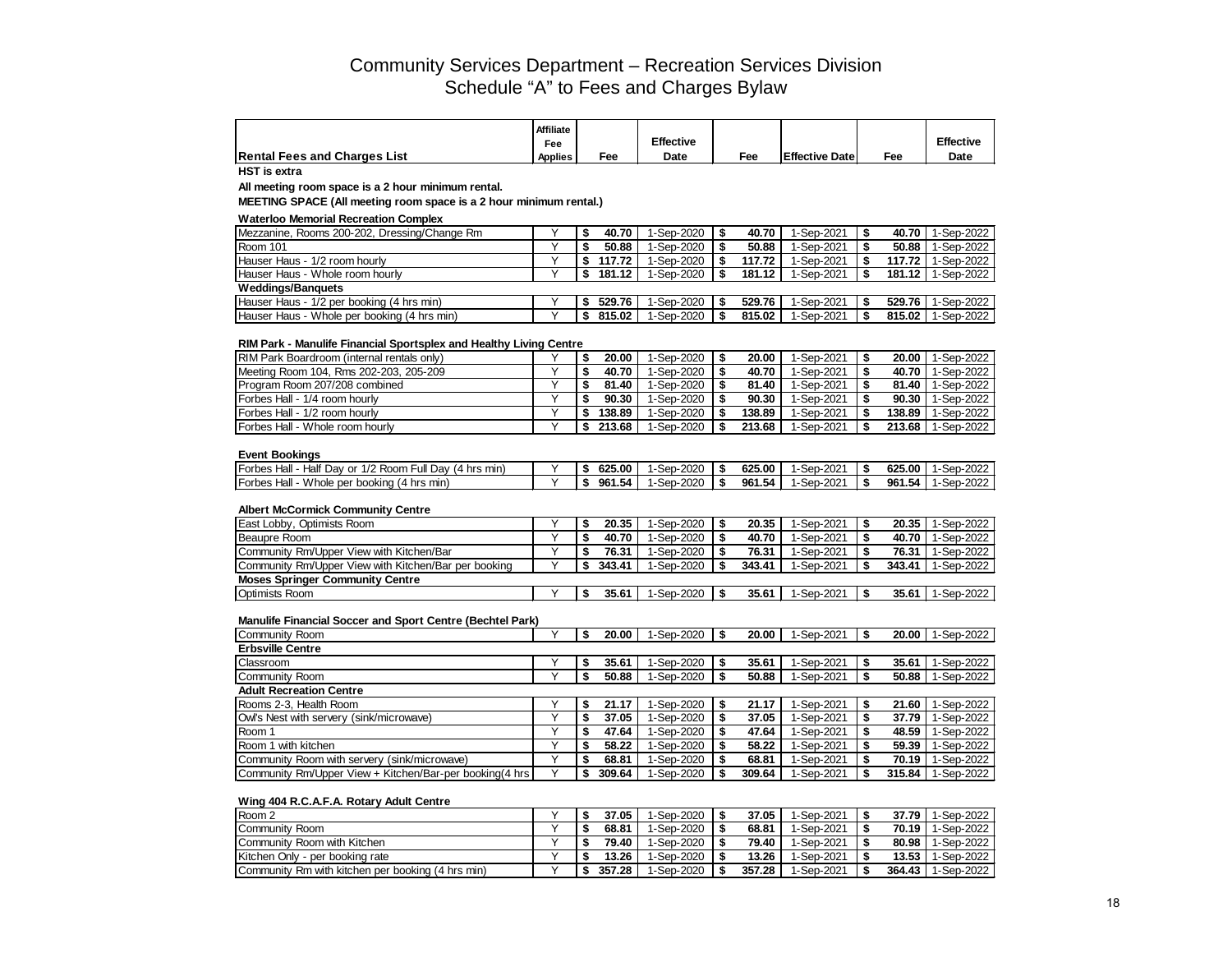#### **INDOOR SPORT FACILITIES**

**All indoor sport facilities are based on a 50 minute rental hour.**

### **Ice Rates - Prime Time:** Mon-Fri 5pm-close & Sat-Sun 6am-close, all statutory/civic holidays, all ice May 1 to Aug 31

*Summer Ice 5% surcharge applies May 1 to Aug 31, for all ice pads excepting Carolyn Fedy Ice Pad*

| All Ice Pads<br><b>WMRC</b><br>excludina                      | 245.30 | $-2020$<br>Sep-2                 | 245.30 | -2021م.<br>l-Sep | 251.<br>$\overline{10}$<br>л.<br>-0<br>.<br>w | 0000<br>1-Sep<br>-2022    |
|---------------------------------------------------------------|--------|----------------------------------|--------|------------------|-----------------------------------------------|---------------------------|
| $\cdots$<br><b>WMRC</b><br>sunlife<br>Arena<br>Financial<br>س | 265.33 | $-2020$<br>Sep<br>$\overline{ }$ | 265.33 | -2021م.<br>-Sep  | 271.96<br>-0                                  | ว-2022<br>$\sim$<br>1-Sep |

## **Ice Rental Rates-Non Prime Time**: Sept 1-Apr 30, all hours outside of prime listed above

| All Ice<br><b>WMRC</b><br>≧ Pads<br>including | N | 150.<br>.18 | $-2020$<br><b>Sep</b> | 150.18 | ·2021<br>-Sep- | 153.93 | $-2022$<br>$S_{\Omega}$<br>JAL |
|-----------------------------------------------|---|-------------|-----------------------|--------|----------------|--------|--------------------------------|
|                                               |   |             |                       |        |                |        |                                |

#### **RIM Park Gymnasiums & Stage Area**

| Single Gym              |  | 63.10  | 1-Sep-2020 | 63.10  | i-Sep-2021 | 64.36 l | 1-Sep-2022 |
|-------------------------|--|--------|------------|--------|------------|---------|------------|
| Double Gym              |  | 125.06 | 1-Sep-2020 | 125.06 | I-Sep-2021 | 127.56  | 1-Sep-2022 |
| Full Gym                |  | 247.82 | 1-Sep-2020 | 247.82 | I-Sep-2021 | 252.77  | 1-Sep-2022 |
| Stage Area Hourly Rate* |  | 27.53  | 1-Sep-2020 | 27.53  | i-Sep-2021 | 28.08   | 1-Sep-2022 |

*\*Stage, Gym, Change Room - package rate will be negotiated as* 

#### **RIM Park Economical Insurance Fieldhouse**

| $1/3$ Field* | 51.27 L | 1-Sep-2020 | 51.27 | .     1-Sep-2021 | 52.29 | 1-Sep-2022 |
|--------------|---------|------------|-------|------------------|-------|------------|
|--------------|---------|------------|-------|------------------|-------|------------|

*\* 2/3 field configuration based on 1/3 field rate x 2, and full field configuration based on 1/3 field rate x 3* 

### **Manulife Financial Soccer and Sport Centre (Bechtel Park)**

| 1/3 Field*                                                                                                      |  | 45.22<br>15 | 1-Sep-2020 | 45.22 | 1-Sep-2021 | 46.13 | 1-Sep-2022 |
|-----------------------------------------------------------------------------------------------------------------|--|-------------|------------|-------|------------|-------|------------|
| * 2/3 field configuration based on 1/3 field rate x 2, and full field configuration based on 1/3 field rate x 3 |  |             |            |       |            |       |            |

#### **Arena Floor Rentals - All Facilities**

| $\cdots$<br>$-$<br>∡ Floor ∶<br>Use<br>Community '<br><b>IFacility/Arena</b> |  | 14. OE<br><b>64.ZJ</b> | $-2020$<br>Sep  | <b>GA 25</b><br>64.ZS | J-2021<br>Sep              | $\mathbf{A} \mathbf{F} \mathbf{F}$<br>65.54 | 2022<br>Sep<br>™-∠∪∠∠ |
|------------------------------------------------------------------------------|--|------------------------|-----------------|-----------------------|----------------------------|---------------------------------------------|-----------------------|
| <b>WMRC</b><br>$-$<br>$\cdots$<br>∡ Floor<br><b>IFacility/Arena</b>          |  | 69.39                  | $-2020$<br>-Sep | 69.39                 | 5-202 <sup>ء</sup><br>-Sep | 70.78                                       | $-2022$<br>Sep        |

#### **Indoor Track Rentals - WMRC Clarica Arena**

| 'Track -<br><b>Half Dav</b> | 890.32         | I-Sep-2020 | 890.32  | 1-Sep-2021 |      | 908.13   | 1-Sep-2022 |
|-----------------------------|----------------|------------|---------|------------|------|----------|------------|
| Track -<br>Full Dav         | \$1.779.35     | -Sep-2020  | .779.35 | 1-Sep-2021 | - 30 | 1.814.93 | 1-Sep-2022 |
| <b>Track/hour</b>           | 112.89<br>- 17 | -Sep-2020  | 112.89  | 1-Sep-2021 |      | 115.15   | 1-Sep-2022 |

### **Pool Rentals - Waterloo Memorial Recreation Complex and Moses Springer**

**Per hour rates**

**Private Rentals (5am-11pm)**

*Pool Only*

| Up to 20 people                        | N | 135.10       | 1-Sep-2020 | 135.10 | 1-Sep-2021 | 137.80 | 1-Sep-2022 |
|----------------------------------------|---|--------------|------------|--------|------------|--------|------------|
| Each Additional Group of 1 - 20 people | N | 28.80        | 1-Sep-2020 | 28.80  | 1-Sep-2021 | 29.37  | 1-Sep-2022 |
| Pool & Swirlpool                       |   |              |            |        |            |        |            |
| Up to 20 people                        | N | \$<br>184.62 | 1-Sep-2020 | 184.62 | 1-Sep-2021 | 188.31 | 1-Sep-2022 |
| Each Additional Group of 1 - 20 people | N | 28.80        | 1-Sep-2020 | 28.80  | 1-Sep-2021 | 29.37  | 1-Sep-2022 |
| Pool & Water Slide                     |   |              |            |        |            |        |            |
| Up to 20 people                        | N | 193.64       | 1-Sep-2020 | 193.64 | 1-Sep-2021 | 197.51 | 1-Sep-2022 |
| Each Additional Group of 1 - 20 people | N | 28.80        | 1-Sep-2020 | 28.80  | 1-Sep-2021 | 29.37  | 1-Sep-2022 |
| Pool, Swirl & Slide                    |   |              |            |        |            |        |            |
| Up to 20 people                        | N | \$<br>245.41 | 1-Sep-2020 | 245.41 | 1-Sep-2021 | 250.32 | 1-Sep-2022 |
| Each Additional Group of 1 - 20 people | N | 28.80        | 1-Sep-2020 | 28.80  | 1-Sep-2021 | 29.37  | 1-Sep-2022 |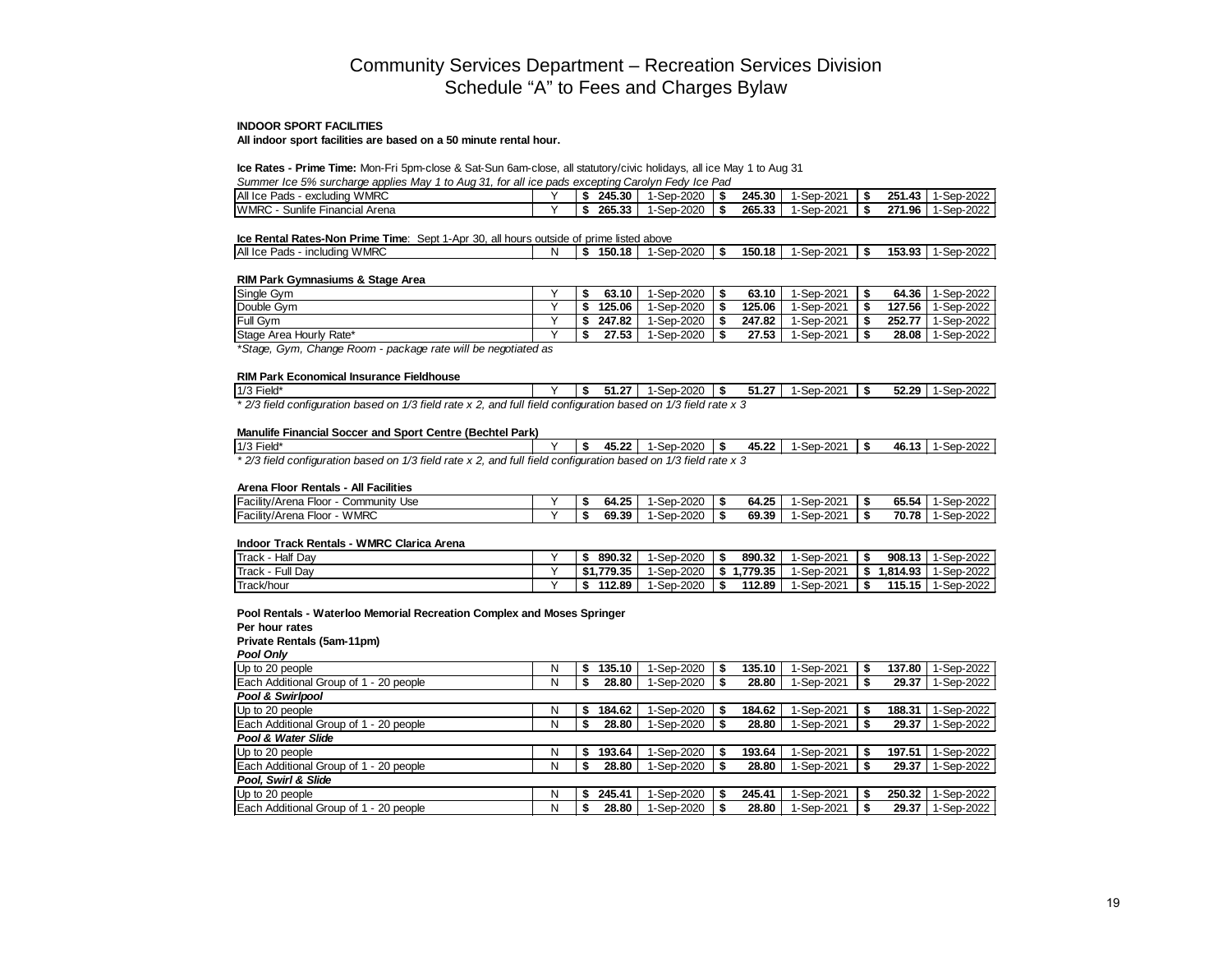## **Schools - any school group during regular school hours (Mon - Fri 6am to 4pm)**

| <b>Public Swim - No Slide</b>              |   |              |            |    |        |            |              |            |
|--------------------------------------------|---|--------------|------------|----|--------|------------|--------------|------------|
| Up to 20 people                            | N | \$<br>32.65  | 1-Sep-2020 | \$ | 32.65  | 1-Sep-2021 | \$<br>33.30  | 1-Sep-2022 |
| Each Additional Group of 1 - 20 people     | N | \$<br>28.80  | 1-Sep-2020 | \$ | 28.80  | 1-Sep-2021 | \$<br>29.37  | 1-Sep-2022 |
| <b>Public Swim - With Slide</b>            |   |              |            |    |        |            |              |            |
| Up to 20 people                            | Ν | \$<br>84.43  | 1-Sep-2020 | \$ | 84.43  | 1-Sep-2021 | \$<br>86.12  | 1-Sep-2022 |
| Each Additional Group of 1 - 20 people     | N | \$<br>28.80  | 1-Sep-2020 | \$ | 28.80  | 1-Sep-2021 | \$<br>29.37  | 1-Sep-2022 |
| 1 Instructor/Aquafit (max 50 people)       |   |              |            |    |        |            |              |            |
| Up to 20 people                            | Ν | \$<br>61.42  | 1-Sep-2020 | \$ | 61.42  | 1-Sep-2021 | \$<br>62.65  | 1-Sep-2022 |
| Each Additional Group of 1 - 20 people     | N | \$<br>28.80  | 1-Sep-2020 | \$ | 28.80  | 1-Sep-2021 | \$<br>29.37  | 1-Sep-2022 |
| Lane Rental (up to 20/22m)                 |   |              |            |    |        |            |              |            |
| $1$ Lane                                   | N | \$<br>39.40  | 1-Sep-2020 | \$ | 39.40  | 1-Sep-2021 | \$<br>40.19  | 1-Sep-2022 |
| $\sqrt{2}$ Lanes                           | N | \$<br>54.02  | 1-Sep-2020 | \$ | 54.02  | 1-Sep-2021 | \$<br>55.10  | 1-Sep-2022 |
| 3 Lanes                                    | N | \$<br>69.80  | 1-Sep-2020 | \$ | 69.80  | 1-Sep-2021 | \$<br>71.19  | 1-Sep-2022 |
| 4 Lanes                                    | N | \$<br>84.43  | 1-Sep-2020 | \$ | 84.43  | 1-Sep-2021 | \$<br>86.12  | 1-Sep-2022 |
| Moving of Bulkhead                         | N | \$<br>31.53  | 1-Sep-2020 | \$ | 31.53  | 1-Sep-2021 | \$<br>32.16  | 1-Sep-2022 |
| <b>Swim Club Rates</b><br>10-15-20m Pool   |   |              |            |    |        |            |              |            |
| Up to 20 people                            | Y | \$<br>83.30  | 1-Sep-2020 | \$ | 83.30  | 1-Sep-2021 | \$<br>84.97  | 1-Sep-2022 |
| Each Additional Group of 1 - 20 people     | Y | \$<br>28.80  | 1-Sep-2020 | \$ | 28.80  | 1-Sep-2021 | \$<br>29.37  | 1-Sep-2022 |
| 25-30m Pool                                |   |              |            |    |        |            |              |            |
| Up to 20 people                            | Υ | \$<br>139.07 | 1-Sep-2020 | \$ | 139.07 | 1-Sep-2021 | \$<br>141.85 | 1-Sep-2022 |
| Each Additional Group of 1 - 25 people     | Y | \$<br>28.80  | 1-Sep-2020 | Ŝ. | 28.80  | 1-Sep-2021 | \$<br>29.37  | 1-Sep-2022 |
| Diving Board Area 1m or 3m (max 50 people) |   |              |            |    |        |            |              |            |
| Up to 20 people                            | Υ | \$<br>56.29  | 1-Sep-2020 | \$ | 56.29  | 1-Sep-2021 | \$<br>57.41  | 1-Sep-2022 |
| Each Additional Group of 1 - 20 people     | Y | \$<br>28.80  | 1-Sep-2020 | s  | 28.80  | 1-Sep-2021 | \$<br>29.37  | 1-Sep-2022 |
| Lane Swim (up to 20/22m)                   |   |              |            |    |        |            |              |            |
| 1 Lane                                     | Y | \$<br>39.40  | 1-Sep-2020 | \$ | 39.40  | 1-Sep-2021 | \$<br>40.19  | 1-Sep-2022 |
| 2 Lanes                                    | Y | \$<br>54.02  | 1-Sep-2020 | \$ | 54.02  | 1-Sep-2021 | \$<br>55.10  | 1-Sep-2022 |
| 3 Lanes                                    | Y | \$<br>69.80  | 1-Sep-2020 | \$ | 69.80  | 1-Sep-2021 | \$<br>71.19  | 1-Sep-2022 |
| 4 Lanes                                    | Y | \$<br>84.43  | 1-Sep-2020 | \$ | 84.43  | 1-Sep-2021 | \$<br>86.12  | 1-Sep-2022 |
| Moving of Bulkhead                         | Ÿ | \$<br>31.53  | 1-Sep-2020 | \$ | 31.53  | 1-Sep-2021 | \$<br>32.16  | 1-Sep-2022 |
| <b>Miscellaneous</b>                       |   |              |            |    |        |            |              |            |
| <b>Water Slide</b>                         | Υ | \$<br>51.78  | 1-Sep-2020 | \$ | 51.78  | 1-Sep-2021 | \$<br>52.82  | 1-Sep-2022 |
| Swirlpool                                  | Υ | \$<br>51.78  | 1-Sep-2020 | \$ | 51.78  | 1-Sep-2021 | \$<br>52.82  | 1-Sep-2022 |

## **Swim Meet/Special Event/Tournaments (up to 30m)**

| Up to 20 people                                        |  | 208.26 | 1-Sep-2020 | 208.26 | $1-Sep-2021$      | -3   | 212.43 | 1-Sep-2022 |
|--------------------------------------------------------|--|--------|------------|--------|-------------------|------|--------|------------|
| <b>I</b> Each<br>20 people<br>Additional Group<br>of 1 |  | 28.80  | 1-Sep-2020 | 28.80  | <b>I-Sep-2021</b> | - 55 | 29.37  | 1-Sep-2022 |

\* Rental charges for rentals outside regular hours of operation will be negotiated by the appropriate facility manager.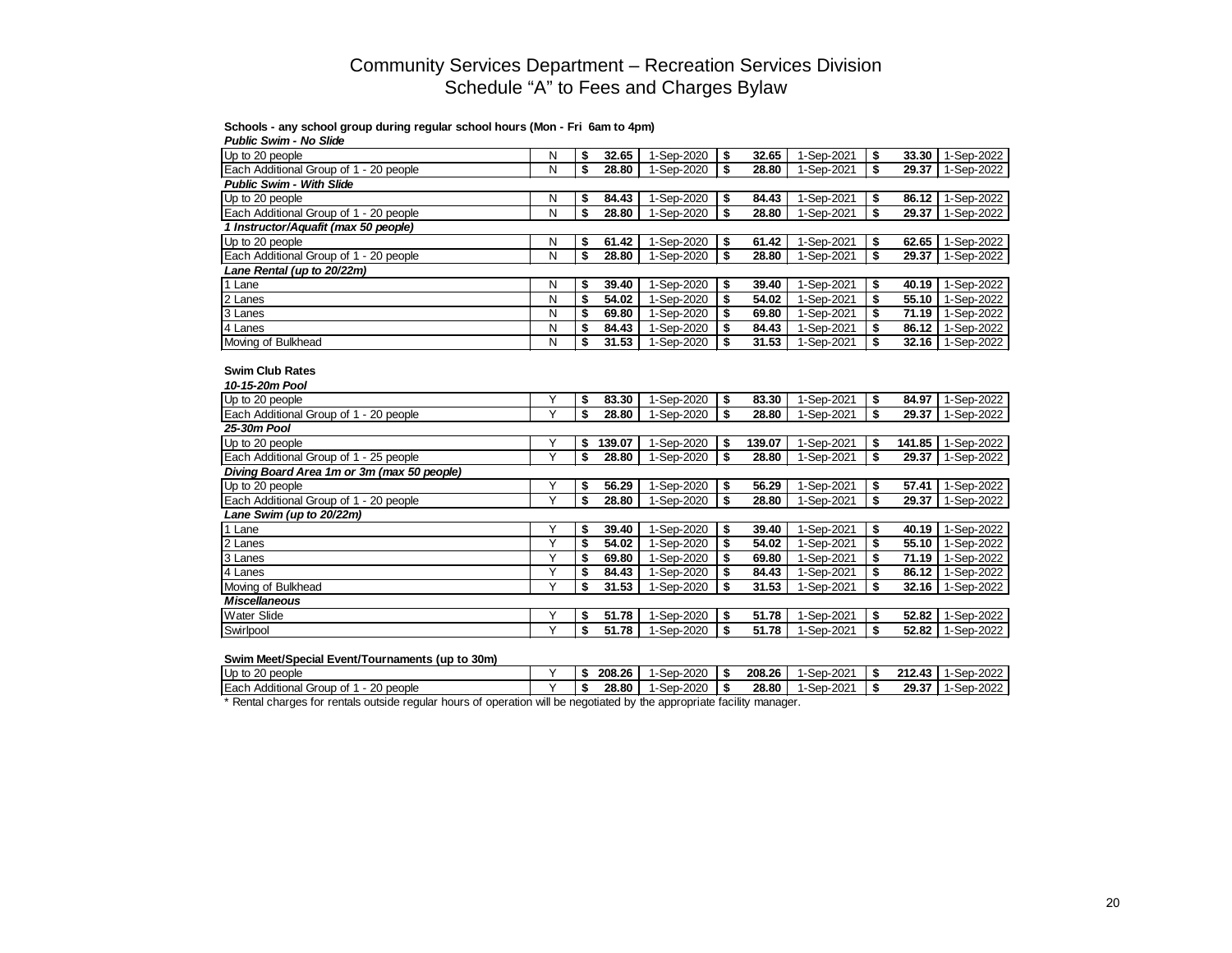## **OUTDOOR SPORT FACILITIES**

**Prime Time Ball Diamonds: Mon-Fri 5pm to close, weekends, statutory and civic holidays (2 hr min charge)\*\***

*\*\*2 hr. min. charge waived when diamond / field set up services are not required*

| <b>Class A Diamond</b>           |  | 78.45  | 1-Sep-2020        | 78.45  | 1-Sep-2021 | 80.01  | 1-Sep-2022 |
|----------------------------------|--|--------|-------------------|--------|------------|--------|------------|
| <b>IClass B Diamond</b>          |  | 55.86  | I-Sep-2020        | 55.86  | 1-Sep-2021 | 56.97  | 1-Sep-2022 |
| <b>Class C Diamond</b>           |  | 38.04  | 1-Sep-2020        | 38.04  | 1-Sep-2021 | 38.80  | 1-Sep-2022 |
| Light fee per hour - min 1 hr    |  | 16.16  | I-Sep-2020        | 16.16  | 1-Sep-2021 | 16.48  | 1-Sep-2022 |
| <b>Bechtel Park Ball Stadium</b> |  | 91.53  | <b>I-Sep-2020</b> | 91.53  | I-Sep-2021 | 93.37  | 1-Sep-2022 |
| Bechtel Stadium Lights Flat Rate |  | 110.00 | <b>I-Sep-2020</b> | 110.00 | -Sep-2021  | 112.20 | 1-Sep-2022 |

#### **Non Prime Ball Diamonds:** Mon-Fri 8am-5pm, excluding all statutory and civic holidays (2 hr min charge)\*\*

*\*\*2 hr. min. charge waived when diamond / field set up services are not required*

*Note, there is no non prime rate for Bechtel Park Ball Stadium.*

| <b>IClass A Diamond</b> |  | 54.91 | -Sep-2020   | 54.91 | 1-Sep-2021 | 56.01 | 1-Sep-2022  |
|-------------------------|--|-------|-------------|-------|------------|-------|-------------|
| <b>IClass B Diamond</b> |  | 39.09 | -Sep-2020   | 39.09 | 1-Sep-2021 | 39.87 | 1-Sep-2022  |
| <b>IClass C Diamond</b> |  | 26.62 | $-Sep-2020$ | 26.62 | 1-Sep-2021 | 27.15 | $-Sep-2022$ |

### **Ball Diamond Administration Fees**

| Configuration Fee                         | 106.57 | 1-Sep-2020 | 106.57 | 1-Sep-2021 | 108.70 | 1-Sep-2022 |
|-------------------------------------------|--------|------------|--------|------------|--------|------------|
| Diamond Preparation Flat Rate             | 62.03  | 1-Sep-2020 | 62.03  | 1-Sep-2021 | 63.27  | 1-Sep-2022 |
| Diamond use for Picnic Flat Rate-3 hr max | 62.03  | 1-Sep-2020 | 62.03  | 1-Sep-2021 | 63.27  | 1-Sep-2022 |
| Admin. Fee (Single Date)                  | 16.80  | 1-Sep-2020 | 16.80  | 1-Sep-2021 | 17.13  | 1-Sep-2022 |
| Admin. Fee (2 mo. permit)                 | 80.59  | 1-Sep-2020 | 80.59  | 1-Sep-2021 | 82.21  | 1-Sep-2022 |
| IAdmin. Fee (4 mo. permit )               | 161.19 | 1-Sep-2020 | 161.19 | 1-Sep-2021 | 164.41 | 1-Sep-2022 |
| Tournament Lining - First                 | Free   | 1-Sep-2020 | Free   | 1-Sep-2021 | Free   | 1-Sep-2022 |
| l Each Additional Re-lining               | 25.74  | 1-Sep-2020 | 25.74  | 1-Sep-2021 | 26.26  | 1-Sep-2022 |

## **Multi Use Sport Fields - Prime Time -** Mon-Fri 5pm to close, weekends, statutory and civic holidays (2 hr min charge)\*\*

*\*\*2 hr. min. charge waived when diamond / field set up services are not required*

| <b>IRIM Park Artificial Turf 1</b><br>and $2$   |  | 99.85  | 1-Sep-2020 | 99.85 | 1-Sep-2021 | 101.84 | 1-Sep-2022 |
|-------------------------------------------------|--|--------|------------|-------|------------|--------|------------|
| <b>IClass A &amp; B Multi Use Sports Fields</b> |  | - 4.68 | 1-Sep-2020 | 54.68 | 1-Sep-2021 | 55.77  | 1-Sep-2022 |
| Light fee per hr - min                          |  | 16.15  | 1-Sep-2020 | 16.15 | 1-Sep-2021 | 16.48  | 1-Sep-2022 |

## **Multi Use Sport Fields - Non Prime Time:** Mon-Fri 8am-5pm, excluding all statutory and civic holidays (2 hr min charge)\*\*

#### *\*\*2 hr. min. charge waived when diamond / field set up services are not required*

| <b>RIMP</b><br>$-0.000$<br>and 2<br>Artificial<br>Park<br>, ur   |  | 99.85 | $-202C$<br>Sep- | 99.85 | $-2021$<br>Sep | 101.84 | -Sep-2022   |
|------------------------------------------------------------------|--|-------|-----------------|-------|----------------|--------|-------------|
| <b>Class</b><br>Fields<br>ິ<br>. & B Multi<br>Sports<br>Use<br>∸ |  | 38.27 | 2020<br>-Sep-   | 38.27 | -Sep-2021      | 39.03  | $-Sep-2022$ |

#### **Multi Use Sport Fields Administration Fees**

| Multi Use Field Lining                              | 202.45 | 1-Sep-2020 I | 202.45 | 1-Sep-2021 | 206.50 | 1-Sep-2022 |
|-----------------------------------------------------|--------|--------------|--------|------------|--------|------------|
| Soccer Net Frames - On/Off (Per Set)                | 98.31  | 1-Sep-2020   | 98.31  | 1-Sep-2021 | 100.28 | 1-Sep-2022 |
| Configuration ('C' Class Fields Only)               | 128.72 | 1-Sep-2020   | 128.72 | 1-Sep-2021 | 131.30 | 1-Sep-2022 |
| <b>Configuration for Temp Use (A &amp; B Class)</b> | 102.96 | 1-Sep-2020   | 102.96 | 1-Sep-2021 | 105.02 | 1-Sep-2022 |
| Admin. Fee (Single Date)                            | 16.80  | 1-Sep-2020   | 16.80  | 1-Sep-2021 | 17.13  | 1-Sep-2022 |
| Admin. Fee (2 mo. permit)                           | 80.59  | 1-Sep-2020   | 80.59  | 1-Sep-2021 | 82.21  | 1-Sep-2022 |
| Admin. Fee (4 mo. permit)                           | 161.19 | 1-Sep-2020   | 161.19 | 1-Sep-2021 | 164.41 | 1-Sep-2022 |